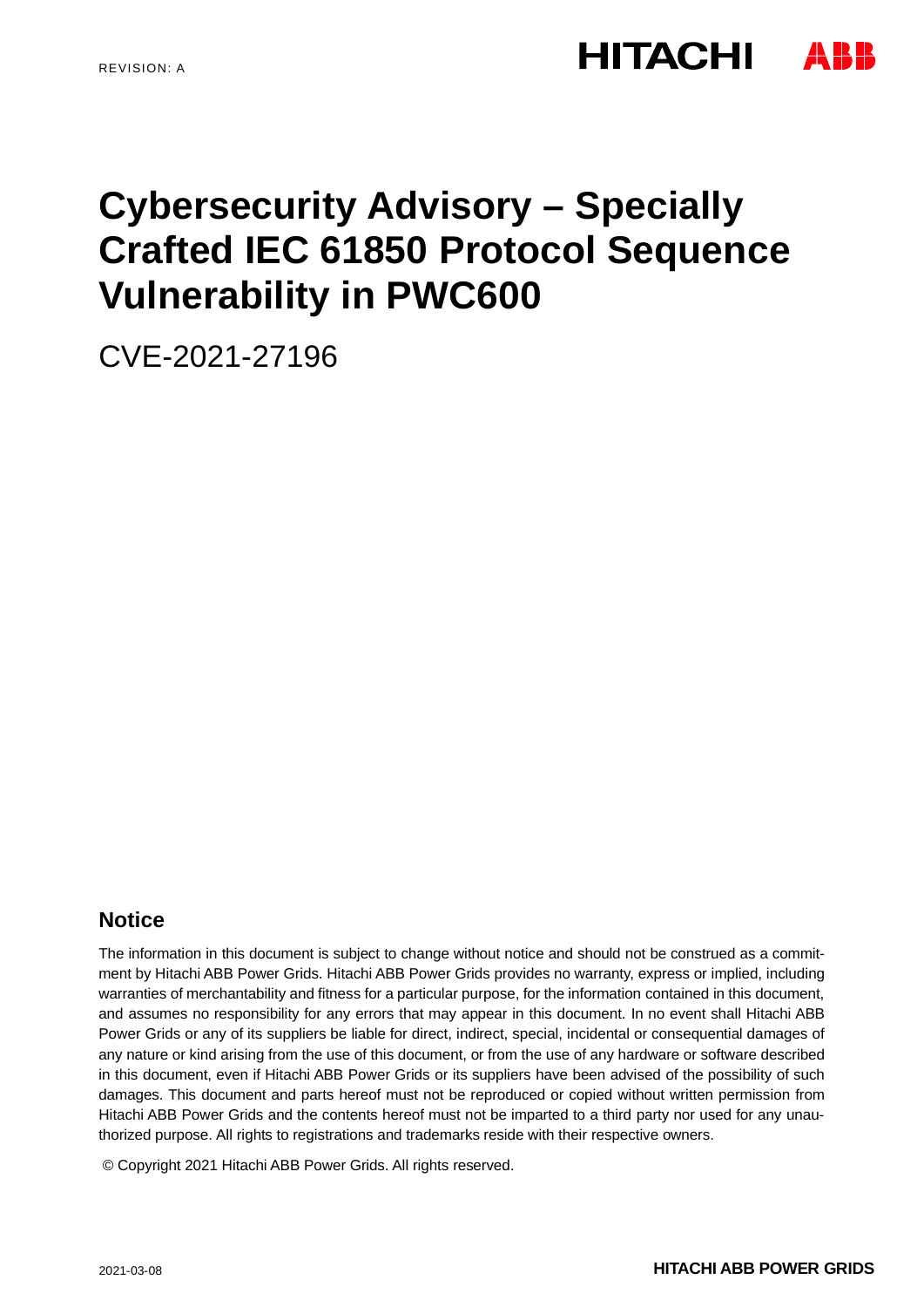## **Affected Products and versions**

PWC600 Version 1.0 PWC600 Version 1.1

# **Vulnerability ID**

CVE ID: CVE-2021-27196

## **Summary**

A privately reported vulnerability in which an attacker having access to the IEC 61850 network with knowledge on how to reproduce the attack and knowing the IP addresses of the different IEC 61850 access points (of IEDs/products) can reproduce this attack and force the PWC600 to reboot putting it out of operation for around 60 seconds. For the case of PWC600, a command to open or close a breaker during this period would not be registered or executed. However, any emergency operation, like interrupting a short-circuit current, would be still executed as the PWC600 is bypassed in such cases.

An attacker who successfully exploited this vulnerability could reboot the device regularly or according to a scheme that would lead to repeated cases described above resulting in a denial of service situation. During the reboot phase, the primary functionality of the device is not available.

# **Vulnerability Severity**

The severity assessment has been performed by using the FIRST Common Vulnerability Scoring System (CVSS) v3.1. The CVSS Environmental Score, which can affect the vulnerability severity, is not provided in this advisory since it reflects the potential impact of a vulnerability within the end-user organizations' computing environment; end-user organizations are therefore recommended to analyze their situation and specify the Environmental Score.

| CVSS v3.1 Base Score:                                                                | 7.5 (High)                                                |
|--------------------------------------------------------------------------------------|-----------------------------------------------------------|
| CVSS v3.1 Temporal Score:                                                            | 7.2                                                       |
| CVSS v3.1 Vector:                                                                    | AV:N/AC:L/PR:N/UI:N/S:U/C:N/I:N/A:H/E:H/RL:O/RC:C         |
| CVSS v3.1 Link:<br>tor=AV:N/AC:L/PR:N/UI:N/S:U/C:N/I:N/A:H/E:H/RL:O/RC:C&version=3.1 | https://nvd.nist.gov/vuln-metrics/cvss/v3-calculator?vec- |

# **Vulnerability Details**

A vulnerability exists in the command handling of the device included in the product revisions listed above. An attacker could exploit the vulnerability by using specially crafted message and force the device to reboot. During reboot, the primary control functionality is not available with the consequences described as above.

### **Recommended immediate actions**

The problem is corrected in the following product versions:

PWC600 version 1.0.1.4

PWC600 version 1.1.0.1

Hitachi ABB Power Grids recommends that customers apply the update at the earliest convenience.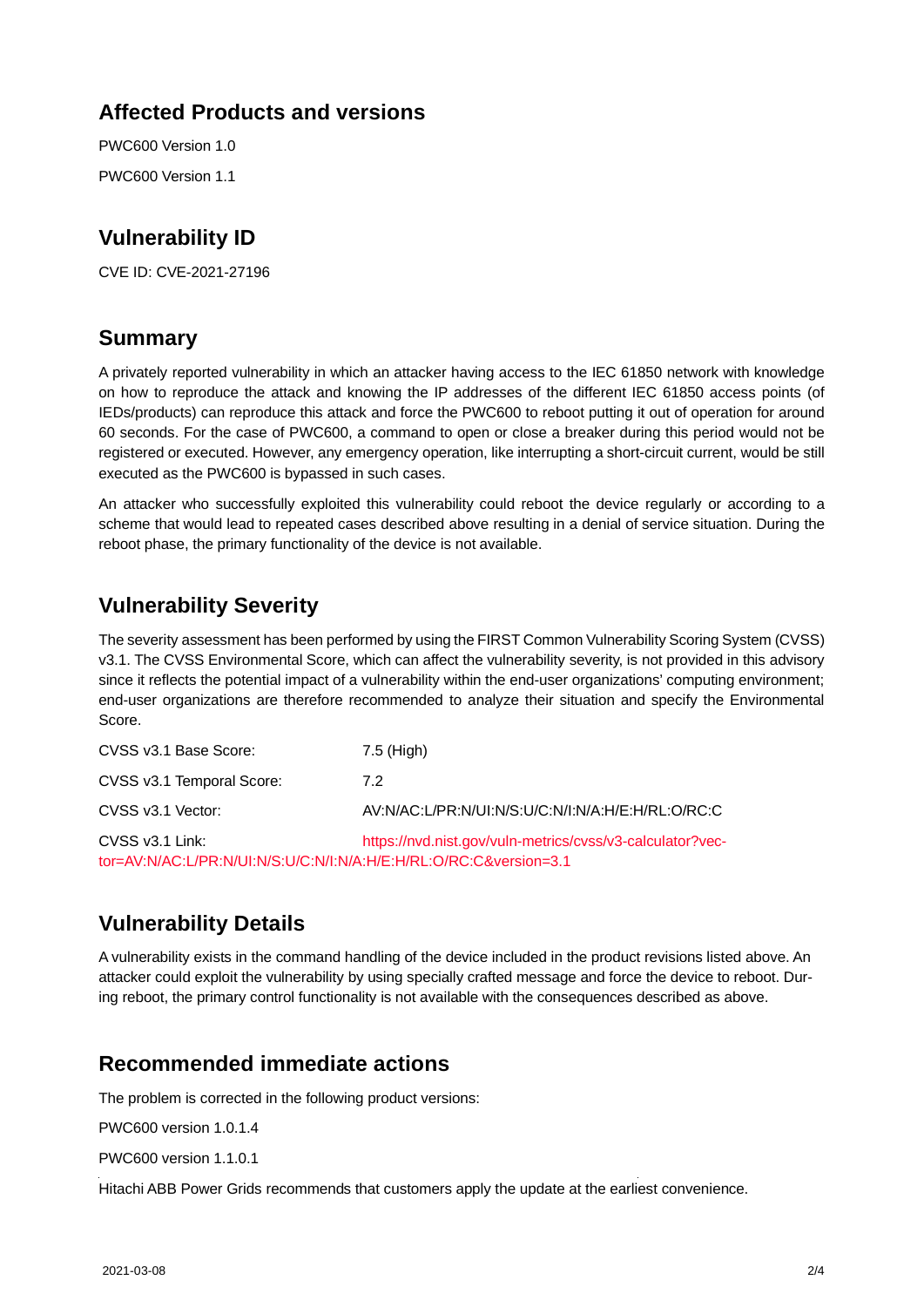## **Mitigation Factors**

Recommended security practices and firewall configurations can help protect a process control network from attacks that originate from outside the network. Such practices include that process control systems are physically protected from direct access by unauthorized personnel, have no direct connections to the Internet, and are separated from other networks by means of a firewall system that has a minimal number of ports exposed, and others that have to be evaluated case by case. Process control systems should not be used for Internet surfing, instant messaging, or receiving e-mails. Portable computers and removable storage media should be carefully scanned for viruses before they are connected to a control system.

More information on recommended practices can be found in the Cybersecurity Deployment Guidelines for each product version.

## **Workarounds**

Not connecting the PWC600 IED to any station network through the LAN port (optical or RJ45) should make above attack physically impossible. The functionality of PWC600 would have to be maintained by giving switching commands through hardwired binary inputs.

For PWC600 connected to a station bus, there is no workaround.

# **Frequently Asked Questions**

#### **What is the scope of the vulnerability?**

An attacker who successfully exploited this vulnerability could reboot the device resulting in a denial of service situation. During the reboot phase, the primary functionality of the device is not available resulting in the consequences described above.

#### **What causes the vulnerability?**

The vulnerability is caused by a weakness in the message processing in the IEC 61850 protocol stack.

#### **What might an attacker use the vulnerability to do?**

An attacker who successfully exploited this vulnerability could reboot the device resulting in a denial of service situation. During the reboot phase, the primary functionality of the device is not available with the consequences described above.

#### **How could an attacker exploit the vulnerability?**

An attacker could try to exploit the vulnerability by creating a specially crafted message and sending the message to an affected system node. This would require that the attacker has access to the system network, by connecting to the network either directly or through a wrongly configured or penetrated fire-wall, or that he installs malicious software on a system node or otherwise infects the network with malicious software. Recommended practices help mitigate such attacks, see section Mitigating Factors above.

#### **Could the vulnerability be exploited remotely?**

Yes, an attacker who has network access to an affected system node could exploit this vulnerability. Recommended practices include that process control systems are physically protected, have no direct connections to the Internet, and are separated from other networks by means of a firewall system that has a minimal number of ports exposed.